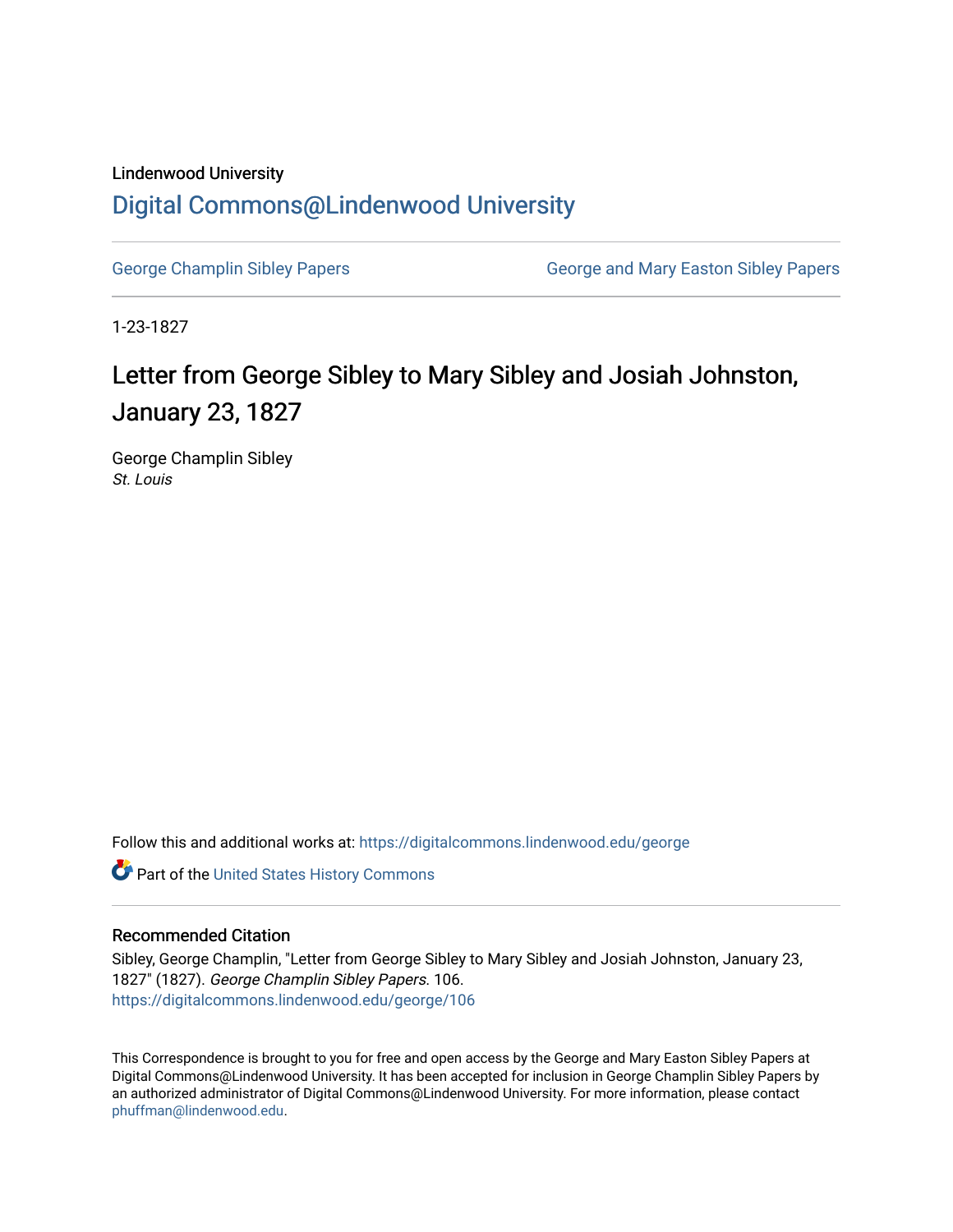## St. Louis January 23d. 1827

My Wife,

If I were to offer a thousand apologies for not writing you more frequently than I do; it would be, I am sure to very little purpose- It would be only a confession in detail of what is Sufficiently evident of itself that I am at the\_\_\_\_\_, a worthless correspondent- So to cut the matter short, you may then set me down if you choose- But, I choose to apart this, & will stand by it. Most however long and neglectful I may have shown myself in Respect of my duty as a correspondent; I am very \_\_\_\_ that I am quite unaltered, and unalterable in my affectionate Regard, and very high Respect for you-

Since my Return from my long, & very unpleasant journey to New Mexico, I have been very much engaged with my affairs at home (which have \_\_\_\_\_, not a little by my absence) and some business have connected with our new Proud \_\_\_\_\_\_- I am just now on the eve of returning home to my cottage up the Missouri, where I propose to \_\_\_\_\_\_\_\_ the Remainder of the Winter, and 'till about the 1<sup>st</sup>. of April when I Shall probably Set out on another journey Westward of about 200 miles, fro the purpose of completing the " Marking out" of the Road to N: Mexo. an Surveyed and located last year-this "finishing stroke" as I hope it will prove, will probably take up about two months; and then there will be ample time for the commissioner to make up  $\&$  forward their full Report before the meeting of the \_\_\_\_\_ Congress- I was very desirous that there should have been a Report under last fall after my Return, and made an effort (even before I go home) fro that purpose- But a variety of circumstances not for me to foresee a control prevented it- and on the work was not in fact yet completed, I Readily acquired in the proposition to postpone the Report altogether this \_\_\_\_\_, Seeing that if under at all, it could not Reach the Seat of Gov. before the Rise of congress- I have not the least doubt but that the Report whom this matter will be Satisfactory but interesting to the Gov and the Public.

I was not \_\_\_\_ find very much in favour of the Projects of this Road. in truth I viewed it Rather as a \_\_\_\_\_\_ an useless thing calculated (if not designed) more to create an expenditure of Money, then to effect any useful object.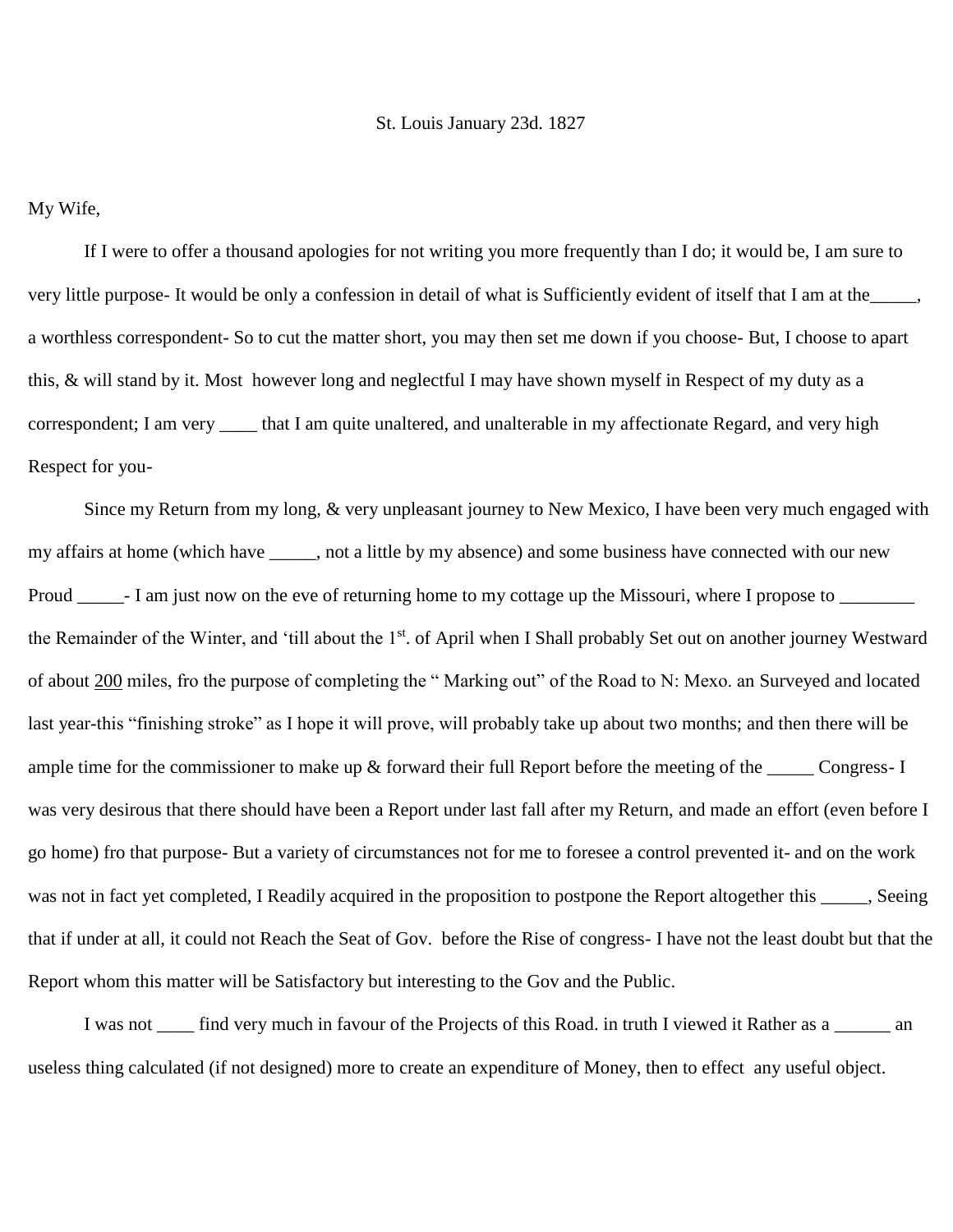Nothing but the authority given to purchase the Right of way from the Indian Tribes, Reconciled me to it at all; & that above induced me after much hesitation, to have any thing to do with it in any way- I am now perfectly Satisfied that I was in an error- The Survey & Road has cost the Govt. about \$30,000 and is Surly well worth a Hundred thousand-Some valuable & interesting facts have been ascertained, which will doubtless lead to the development of very many more: interesting not only to Missouri & her commerce; but to the confederation & her political views.-The distance from this City to the upper Settlements of New Mexico is Somewhere about a Thousand Miles from thence to the city of Mexico is probably about Fifteen or Sixteen hundred Miles further- Now it is well ascertained that landed carriages of any and every description may be Run with ease and Safety ( So far as Relate to mere Road) the whole of this distance: of which about eight Hundred miles is a Wilderness; but this may be passed without any danger or difficulty; if proper precautions are used, and Suitable provision made for the journey.

The Road as it has been located by The \_\_\_\_\_\_, is Remarkably straight, its general bearing from F. Osage to heta upon the direct line between those two points- Water, fuel, Game= the three essentials upon Such a journey, are abundant, & convenient so that no travels need Suffer a movement for this work of either-

It has been Supposed that a military Port is necessary upon this Road, Somewhere near the Arkansas for the protection of our Trades from the Indians. As in lieu of Such a Port on the Road; to have a Corps Stationed as near possible to Serve on occasion may Require, to furnish escorts for the Caravans traveling to and from N: Mexico- Upon this Subject I have to Remark that it Seems to me very doubtful if the protection of escorts would be at all desired by the caravan-And as to the establishment of a Military Port; it happens that there is no Suitable position for one, on the whole Route, within the Territory of The U: States; at Such distance from and Settlements as to require Such protection- The most effectual method of protecting this Trade, I think, would be to break up the military establishment at Council Bluff, and Remove it to a portion not or above the entrance of the Kansas River, a little above the boundary lines of this State, and there garrison a Regiment, permanently-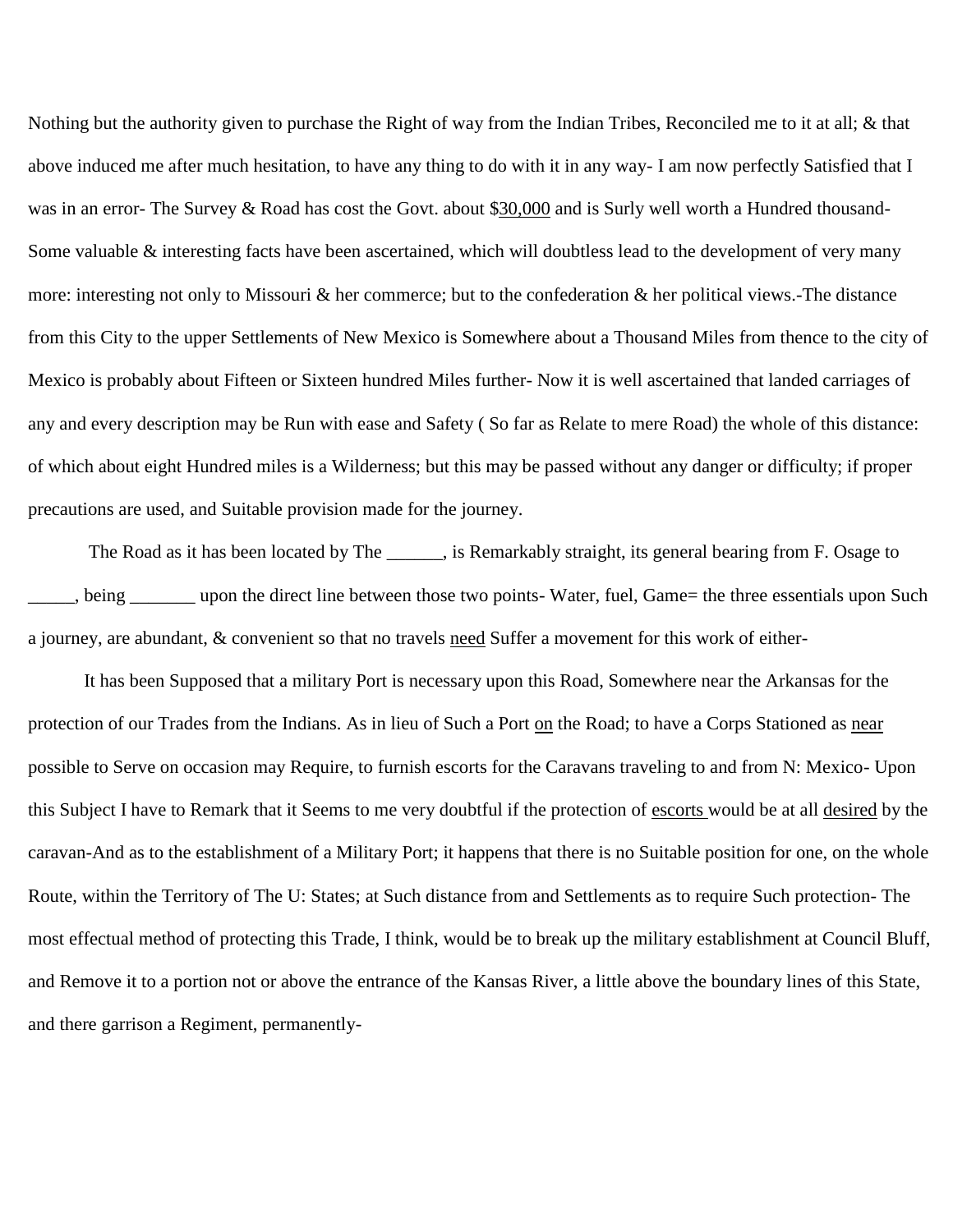From this Garrison escorts may be Sent out if necessary to protect the Trade up the Missouri & to N: Mexico, and it may very possibly happen that our frontier Settlements on the Missouri, may need Some Such protection form the mixed Indian population; about to be Settled near our borders under the auspices of the Leut. Government- \_\_\_ and of this Military establishment, Some very useful changes mighty be made in the Indian Department, particularly as Relates to the details of the Missouri Agency, which is , without doubt entirely too extensive, and consequently managed indifferently-

The Pawnee ( who belong to this Agency) are among the most troublesome Indians on the Road to New Mexico-If a Special Agent were appointed to reside among them, and obliged actually to Reside among them, I believe they would be very easily restrained frm their accustomed attacks upon our People trading to & from N. Mexico- Indeed I may have with great truth Remark, that the whole of our Indian concern in this quarter, might be much better and much more cheaply controlled; if the Agents who are employed here by the Government, were Required to do their duty as the Law directs, that is, obliged to Spend much more of their time among the Indians than they do- There is Scarcely an Agency here, that may not with Woe propriety be denominated an Sincere-

As it is not now my purpose to discuss this Subject, I merely Suffer myself to drop the above Remarks as in Some Sort commented with the interst of the New Mexican Trade; which I consider to be of Sufficient imporance to justify any feasible measure that I have Suffested for its protection  $\&$  encouragement-

If I live to Return from my next Spring's excursion. I hope to be able to Settle at least from myself, Some very Seious doubts that I now entertain as to the \_\_\_\_\_\_\_ and proacticability of the Scheme to colonise the Indians in the wild Praires \_\_\_\_\_ of Missouri- My present indeprssions are, that the project is utterly impracticable and altogether inefficient even if it can be effected; I believe it will be productive of Misery  $\&$  \_\_\_\_ to the Indians- injury to Missouri, immerse expense & utter disappointment to the Genaral Government- If I am not greatly mistaken in my knowledge of the Country proposed to be given up to those unfortunate wretches; it does not afford a Scope of habitable ground for Scarcely one Fourth of them- and if they should be placed there; they will fall to cutting each others throats (in  $\Box$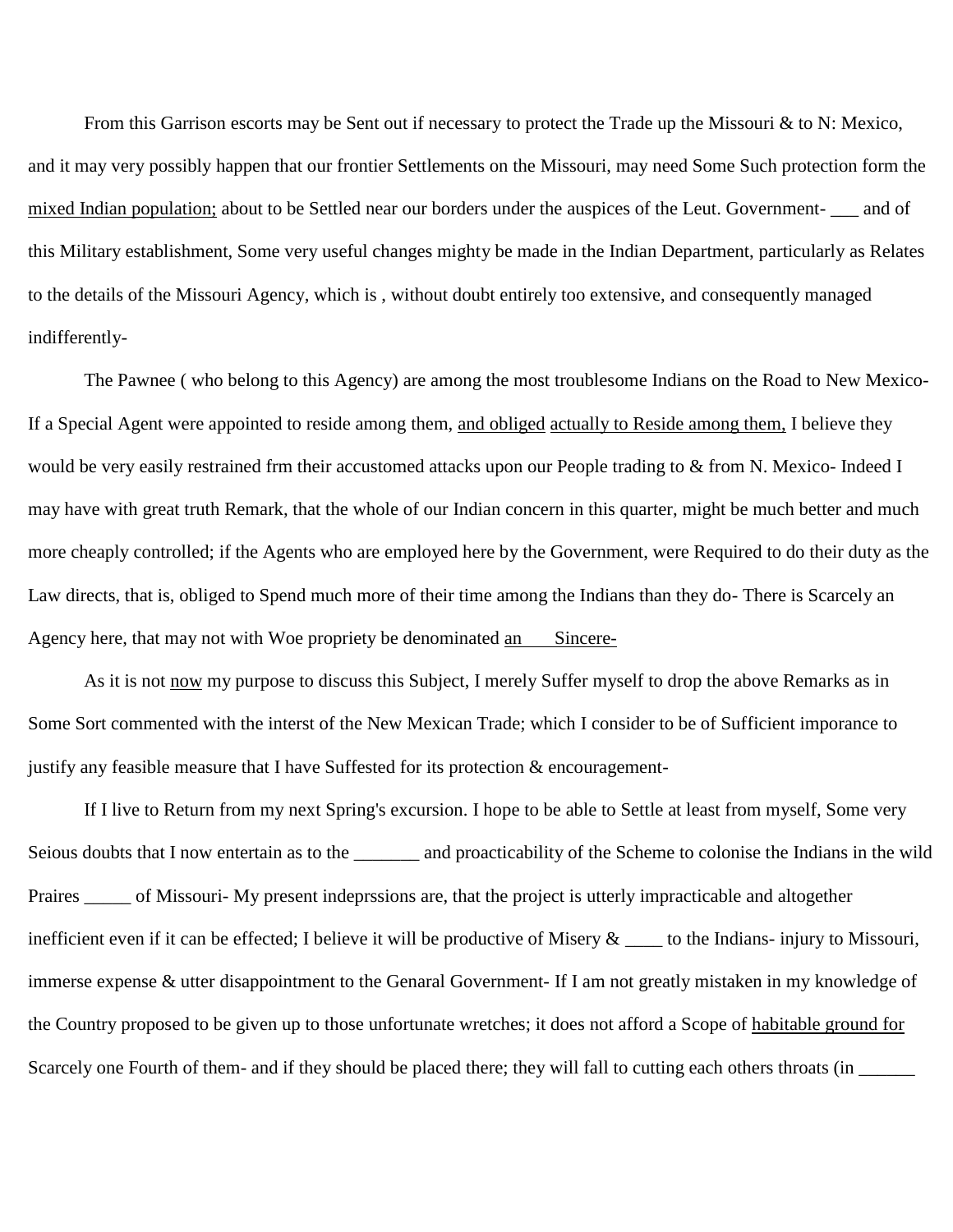for the Small \_\_\_\_\_ that are habitable) \_\_\_\_\_\_ upon our Settlements and thereby produce bloody War; which the General govt. must Suppress with force of arms- Or, Should they remain quiet for a term; it would only be for Such time as the government Shall Supply all their Wants, and arm them into Some \_\_\_\_\_ by military force- The final result however, much doubtless be, the destruction of the Indians; &owing the progress of the experiment, difficulties, and Suffering , and Expense without end.- For my part, I do most heartily Regret that Such an extension project was ever Set an \_\_\_\_, and that's it has been so heartily acted on- Could not the few Remnants of the Indian Nation have been tolerated and protected, and preserved, in the land of their Father's?- Much better would it have been, as I think, for the Genl. Govt. to have united its efforts with those of the State Govt. To preserve the Indians where they are- I am Sure, that with proper care& management this object may be easily effected in that way-

At all events I am much more than doubtful if it can ever be effected by locating the Indians and is proposed upon the great Western Provinces- I wish the Govt. Had ordered a more critical examination of the Country to be made under the direction of impartial and disinterested persons before any States had been taken to Remove any of the Indians to it- It is impossible to carry the thing into effect  $\&$  if it were possible, I feel very sure that Missouri ought and Mush protect against it- I have no doubt of the good intention of most of those who foresee this plan, but they have been dec3ived; and I Really hope the thing may be at least Suspended for a time 'ill more particular & correct information is obtained.- I do assure you I have no other views on interest in this Matter than a very natural feeling of apprehension as a frontier inhabitant ; and a very zealous desire that the Administration may not allow itself to be precipitated into an that may not be easily if at all corrected-

I forward you a Rough copy of my Notebook kept on my late journey to New Mexico; in the\_\_\_\_\_ that it may possibly afford you some amusement when you have nothing better to do than to look over it- I left a a similar diary at home containing Some observations and Remarks upon the Manner \_\_\_\_\_ & of the Inhabitant of New Mexico; this last war written for the \_\_\_\_ & amusement of my Wife, and might probably Serve to amuse Ann Eliza- and I may possibly Send her a copy-